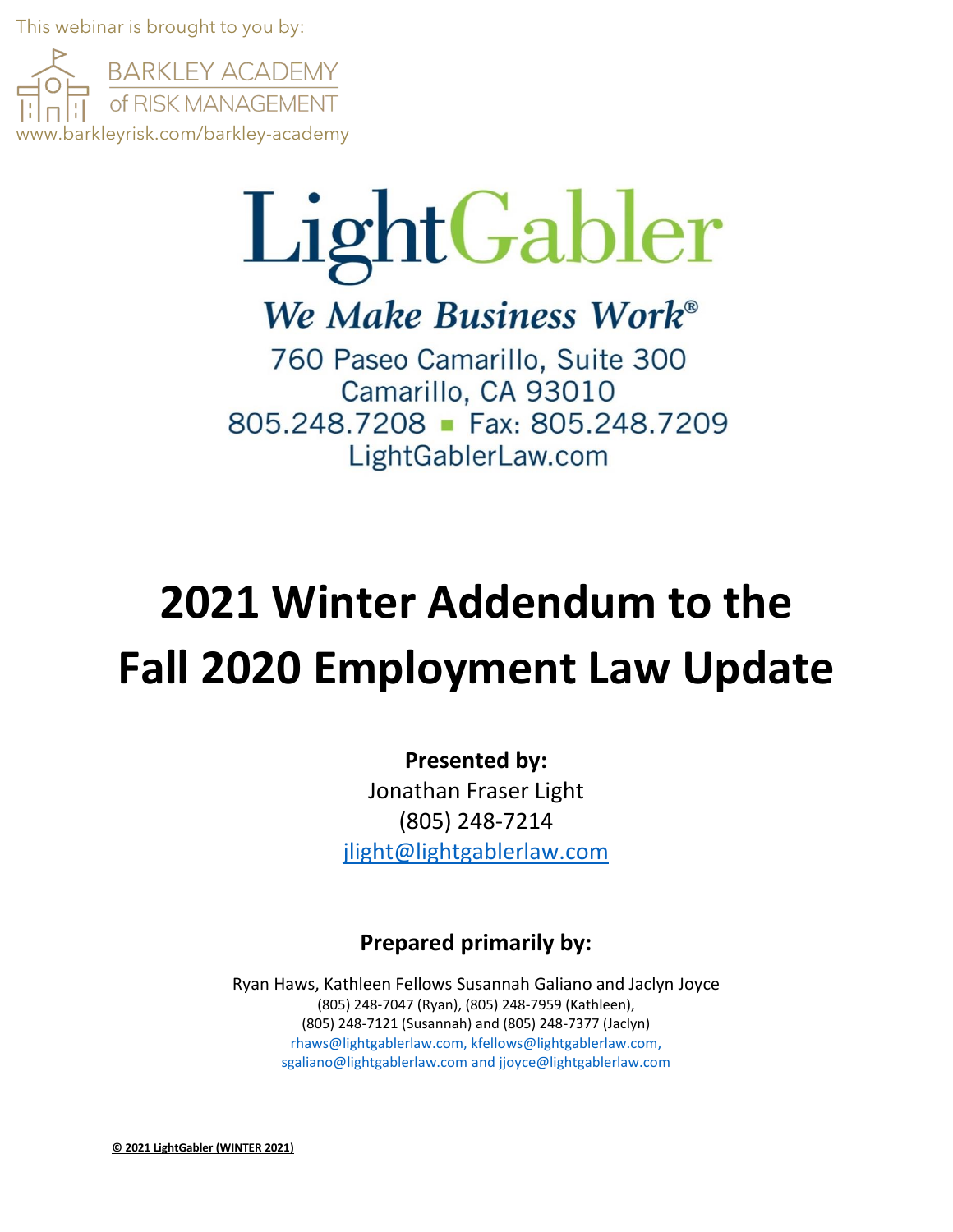# **2021 WINTER ADDENDUM TO THE FALL 2020 EMPLOYMENT LAW UPDATE**

#### **1. ARBITRATION: DO'S AND DON'TS (1/2020)**

#### Minors and arbitration agreements

Minors can enter into arbitration and other agreements, but employers entering into arbitration agreements, or any other agreements with minors, must be aware of California Family Code Section 6710, which provides, "Except as otherwise provided by statute*, a contract of a minor may be disaffirmed by the minor before majority or within a reasonable time afterwards* or, in case of the minor's death within that period, by the minor's heirs or personal representative." (Emphasis added). In *Coughenour v. Del Taco, LLC* (November 2020), the court allowed a minor to disaffirm an arbitration agreement she signed at age 16. The court found that the employee's act of continuing to work for Del Taco for four months after turning 18, without more, was not a ratification of the previously signed agreement, nor was her eight-month delay in filing her lawsuit after turning 18 (which the court found to be a clear disaffirmation) an unreasonable delay. Based on these rulings, and because the employee's arbitration agreement was disaffirmed, the court denied Del Taco's motion to compel arbitration and the former employee's case was allowed to proceed in civil court.

#### **2. BACKGROUND CHECKS: DO NOT CONSIDER DISMISSED CONVICTIONS (1/2020)**

Labor Code section 432.7 prohibits an employer from asking a job applicant to disclose any conviction that has been judicially dismissed, and bars an employer from using any record of a dismissed conviction as a factor in the termination of an employee. In *Garcia-Brower v. Premier Auto. Imports of CA, LLC* (October 2020), the plaintiff did not disclose a dismissed conviction of a misdemeanor on her job application (nor was she required to, under section 432.7). After she was hired, a situation arose in which her employer found out about the past conviction, and had conflicting evidence as to whether it had in fact been judicially dismissed. Rather than undertake any sort of investigation, the employer terminated the plaintiff. The Labor Commissioner, on behalf of the plaintiff, brought suit for violation of Section 432.7, and for retaliation for engaging in a protected activity (deciding not to disclose her dismissed conviction). The lower court granted the employer's motion for non-suit and dismissed the case, but the Appellate Court reversed and remanded, finding sufficient evidence that it was possible the employer terminated the employee in violation of 432.7, and in retaliation for choosing not to disclose her conviction.

#### **3. CLASSIFICATION: EMPLOYEES IN GIG ECONOMY COMPANIES (1/2020)**

In May of 2020, the Attorney General of California, joined by city attorneys of Los Angeles, San Diego, and San Francisco, filed a complaint against ride-hailing platforms Uber and Lyft, on behalf of the People of the State of California. The complaint alleged that these companies improperly misclassify their drivers as independent contractors rather than employees, thus depriving them of a host of benefits to which employees are entitled. The complaint further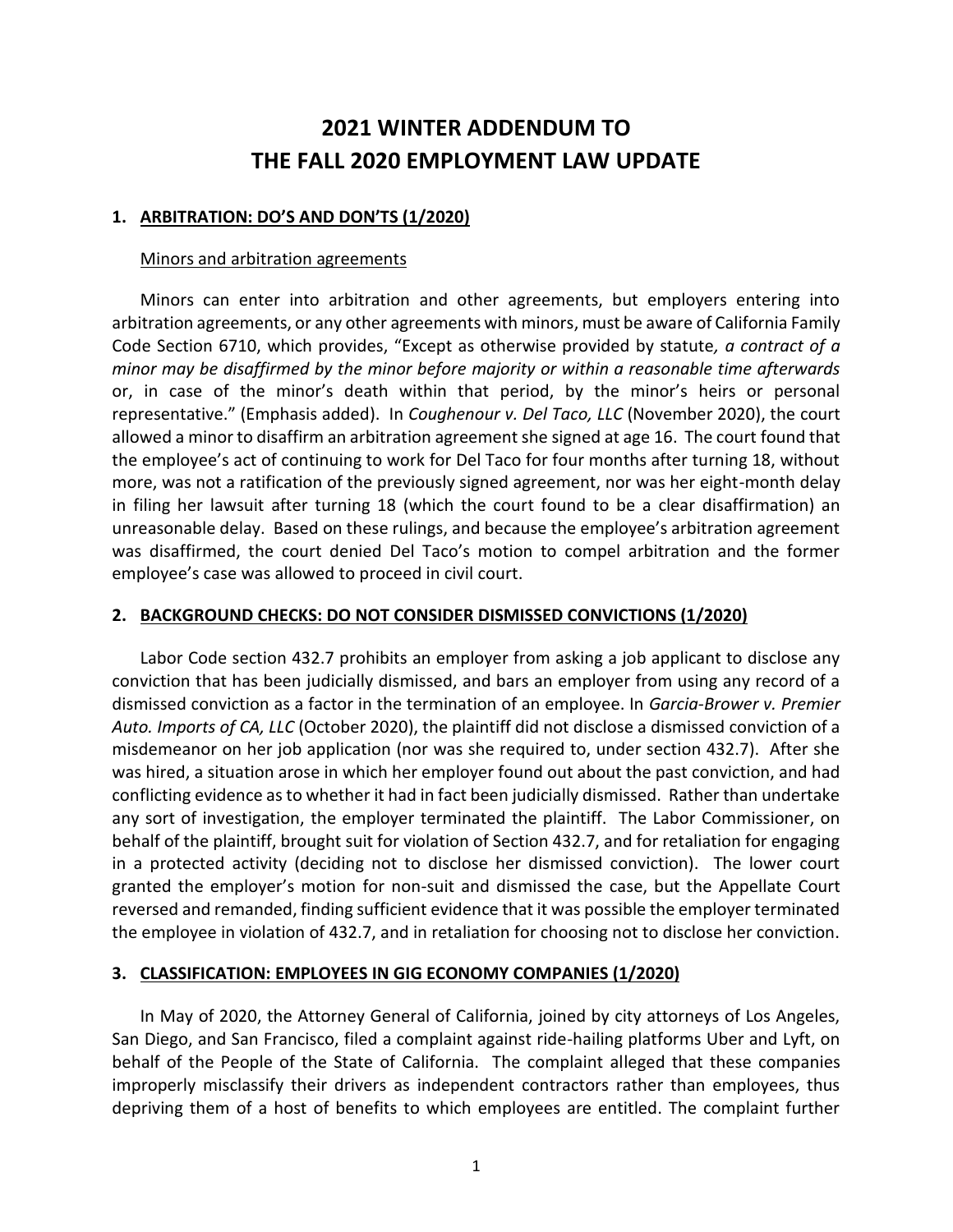alleged that this misclassification also gives Uber and Lyft an unfair advantage against competitor companies, while costing the public significant sums in lost tax revenues and increased socialsafety-net expenditures that are foisted on the state because drivers must go without employment benefits. The People requested a preliminary injunction that would restrain Uber and Lyft from classifying their drivers as independent contractors until trial. The trial court granted the injunction, which was upheld by the Court of Appeal in *People v. Uber Technologies* (October 2020). The appeals court, however, granted the companies several months to comply with the order to reclassify their drivers. Just weeks after the appellate decision, California voters approved Proposition 22, a ballot measure that allows gig economy companies like Lyft and Uber to continue treating drivers as independent contractors. In light of the passage of Proposition 22, the scope of the lawsuit has been drastically reduced. The People will continue to seek penalties for the time between January and the certification of the election results, when it alleges that Uber and Lyft flouted the law.

**PRACTICE TIP:** Proposition 22, through which voters decided that persons working for appbased transportation and delivery companies can retain their status as independent contractors if the company does not: (1) require drivers to accept specific deliveries or rides; (2) unilaterally set a number of hours or schedule; and it (3) allows drivers to hold other jobs or to work for other network-based companies. Proposition 22 also provides these contractors with benefits similar to those provided to traditional employees (120% of the applicable minimum wage for all time engaged driving, healthcare subsidies, etc.). Although Proposition 22 was a "win" for the ridehailing platforms, Proposition 22 is narrowly tailored and does not generally extend to other types of California businesses. Employers should work closely with legal counsel to evaluate current and future independent contractor relationships because of California's strict scrutiny of those relationships and the potential exposure to employers for misclassifying employees.

#### **4. COMMISSIONS: EMPLOYEE MUST MEET SALARY BASIS TEST WITHOUT "LOAN" FROM EMPLOYER THAT MUST BE REPAID (1/2020)**

In *Semprini v. Wedbush Securities, Inc.,* Joseph Semprini filed a class action against former employer Wedbush Securities, Inc. (November 9, 2020), a securities broker dealer that offers financial planning and investment products through its financial advisors. He alleged that Wedbush improperly classified him as exempt under the administrative exemption and failed to pay him a "salary" equivalent to at least two times the state minimum wage.

The court agreed that the employer's compensation structure of payment on a commission only basis was insufficient to fulfill the salary basis test. The employer tracked employee trades made in a month and then calculated compensation owed based on the commission tier the employee met that month. The employees' compensation varied based on their total monthly gross product sales. When the monthly commission earned was not at least double the California minimum wage, Wedbush paid the advisor the commission due plus a draw or advance on future commissions in an amount equal to the difference between the commission and double the minimum wage. Financial advisors were expected to repay the draw, however, and carry it forward as a deficit until it is repaid. Wedbush reduced the employee's future monthly commission until the draw was repaid.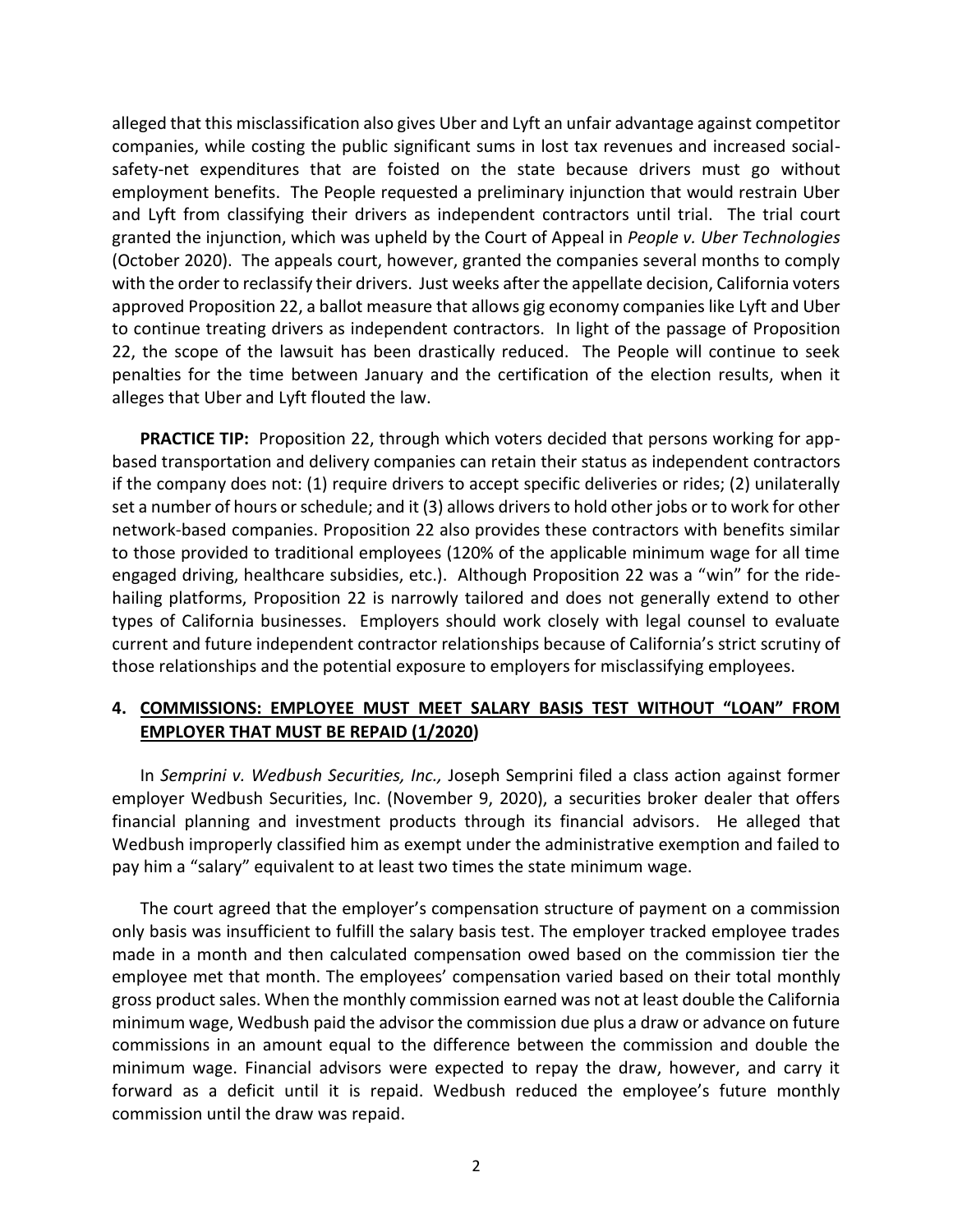The court determined that this compensation structure failed to satisfy the federal salary basis and the California salary basis because the financial advisors' commissions fluctuated each month based on performance and quality of sales. Therefore they were not paid a predetermined amount. Further, the court stated that the recoverable advances the employer made on future commissions did not create a fixed and determined salary, since an advance is not a wage. The court opined that, "The salary basis test requires employers to pay their employees at least double the minimum wage, not loan them that amount."

The court explained that an employee must receive a predetermined amount as a salary that would not be reduced because of variations in the quality or quantity of the work performed. An employer could pay no more than 10% of an employee's salary by the payment of nondiscretionary bonuses, incentives and commissions that are paid annually or more frequently **This 10% is only allowed under federal law to reach the salary minimum; California does not allow it.**

**PRACTICE TIP:** Paying employees by commission can be very complex. Make sure you have a written agreement in place that has been vetted by competent employment counsel.

#### **5. CONFLICT OF LAWS: WHEN DOES CALIFORNIA LAW APPLY? (1/2020)**

The issue in *Gulf Offshore Logistics, LLC v. Superior Court* (February 2020) was whether California law governed the employment relationships between an employer and its employees. The employees were crew members of a vessel which provided services to oil platforms located off the California coast, outside of California's boundaries. The employer was a Louisiana-based company, and none of the crew members were California residents. In February 2020, the court held that California law did not apply, but the case later went back to the Court of Appeal, after the California Supreme Court directed the Court of Appeal to reconsider its opinion in light of two cases that decided similar issues using a different standard. After considering the Supreme Court's guidance on the matter, the appellate court issued a new opinion in December 2020, holding that California law applies. In so holding, the court articulated the standard to be used in determining when California law applies:

- California's wage and hour laws apply to workers who perform all or most of their work in California.
- For workers who perform work in multiple jurisdictions, this test is satisfied if the worker performs some work in California and is based here, "meaning that California serves as the physical location where the worker presented himself or herself to begin work."
- Neither the residence of the worker nor the location of the employer is relevant to this analysis.

Here, the crew members performed enough of their work within the boundaries of California, because they travel to/from LAX to Port Hueneme, the vessel sailed through California waters to reach the oil platforms, and they regularly docked in a California port (Port Hueneme) for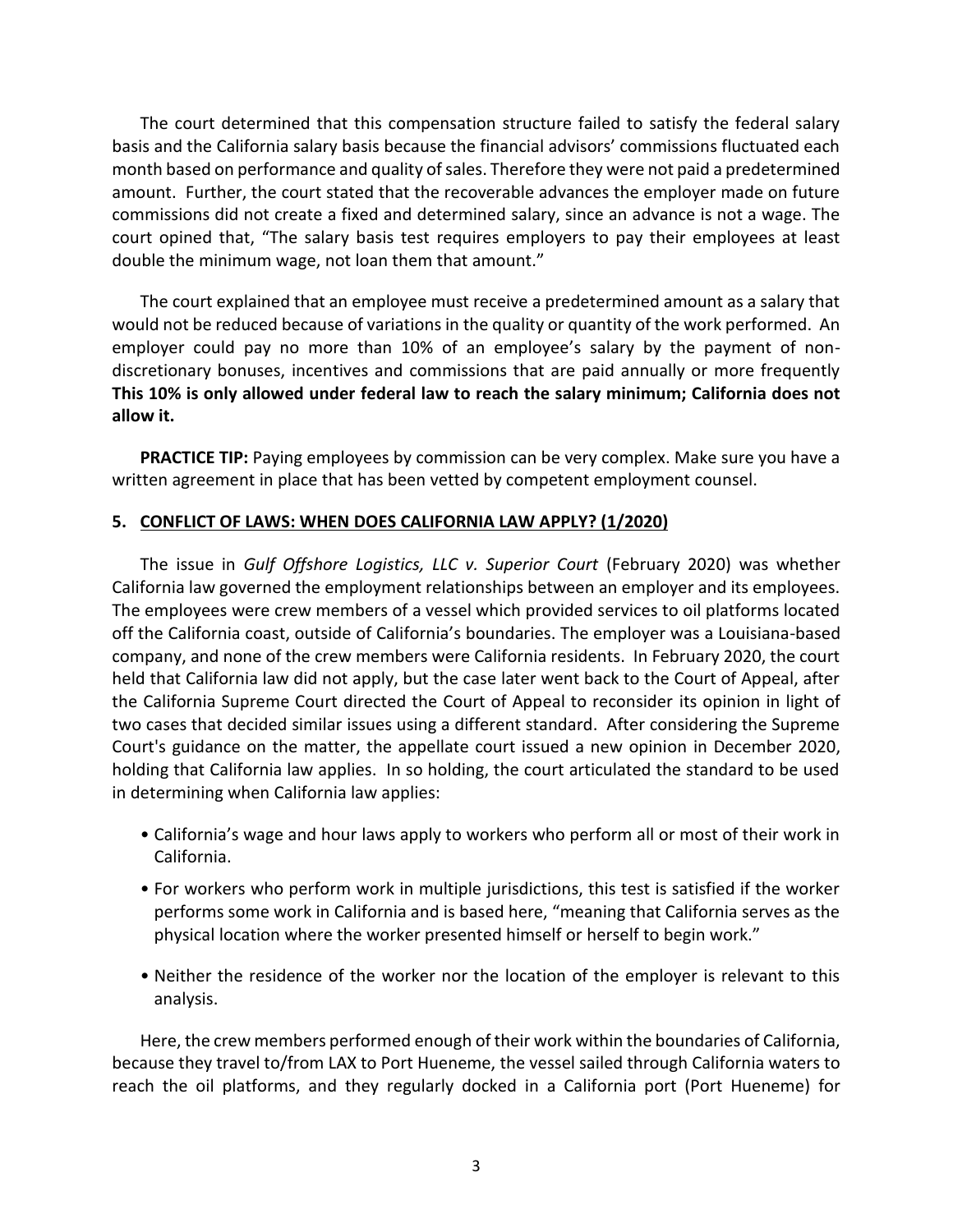extended periods of time. Thus, the crew members were entitled to the protection of California law.

#### **6. FORUM SELECTION: OUT-OF-STATE EMPLOYERS CANNOT FORCE CALIFORNIA EMPLOYEES TO LITIGATE IN ANOTHER STATE (1/2020)**

At issue in *Midwest Motor Supply Co. v. Superior Court of Contra Costa County* (October 2020) was whether an out-of-state company could force its California-based employee to litigate his wage and hour claims against the company in Ohio, rather than in California. California Labor Code Section 925 prohibits employers from requiring an employee who primarily resides and works in California to agree, as a condition of employment, to adjudicate claims outside of California if the claims arose in California. However, this section wasn't enacted until January 1, 2017, and only applies to contracts that existed before that date if any part of the contract was modified or extended after January 1, 2017. Here, the plaintiff's employment contract requiring him to litigate claims against his employer in Ohio was signed in 2014, but had in fact been modified after January 1, 2017 (in order to change his compensation). Thus, Section 925 applied, and the provision requiring him to litigate in Ohio could not be enforced.

**PRACTICE TIP:** California laws are very protective of employees and will apply in most circumstance when an employee works in California, even if only in part. Employers are encouraged to proactively work with counsel to determine which laws and forum apply in advance of a claim or lawsuit. California's employment laws often allow for substantial damages and penalties.

#### **7. INDIVIDUAL LIABILITY: FAILURE TO OBSERVE CORPORATE FORMALITIES = ALTER EGO LIABILITY (1/2020)**

In *Kao v. Joy Holiday, et al.* (November 2020), the Court of Appeal held that individually named defendants Jessy Lin and Harry Chen acted as the alter egos of their corporation, Joy Holiday, and were therefore jointly liable with the corporation for unpaid wages and related attorneys' fees and costs owed to former employee Ming-Hsiang Kao.

In certain circumstances the court will disregard the corporate entity and will hold the individual shareholders liable for the actions of the corporation. The Court noted that the "separate personality of the corporation is a statutory privilege" and it must be used for "legitimate business purposes." The separate personality of the corporation may be disregarded if it is abused by individuals.

In this case, the Court pointed to the following facts as a basis for disregarding the separate corporate identity and holding the individuals jointly liable with the corporation as its alter egos. Joy Holiday was founded by Lin and Chen, was jointly owned by Lin and Chen, and was jointly controlled by Lin and Chen (who were married at all relevant times and made business decisions together). Chen was the Chief Executive Officer and Lin was the President. Chen also served as the 'general manager' of Joy Holiday in its daily operations, sales and marketing. Lin and Chen discussed and agreed to hire Kao to work at Joy Holiday, and discussed with Kao that he would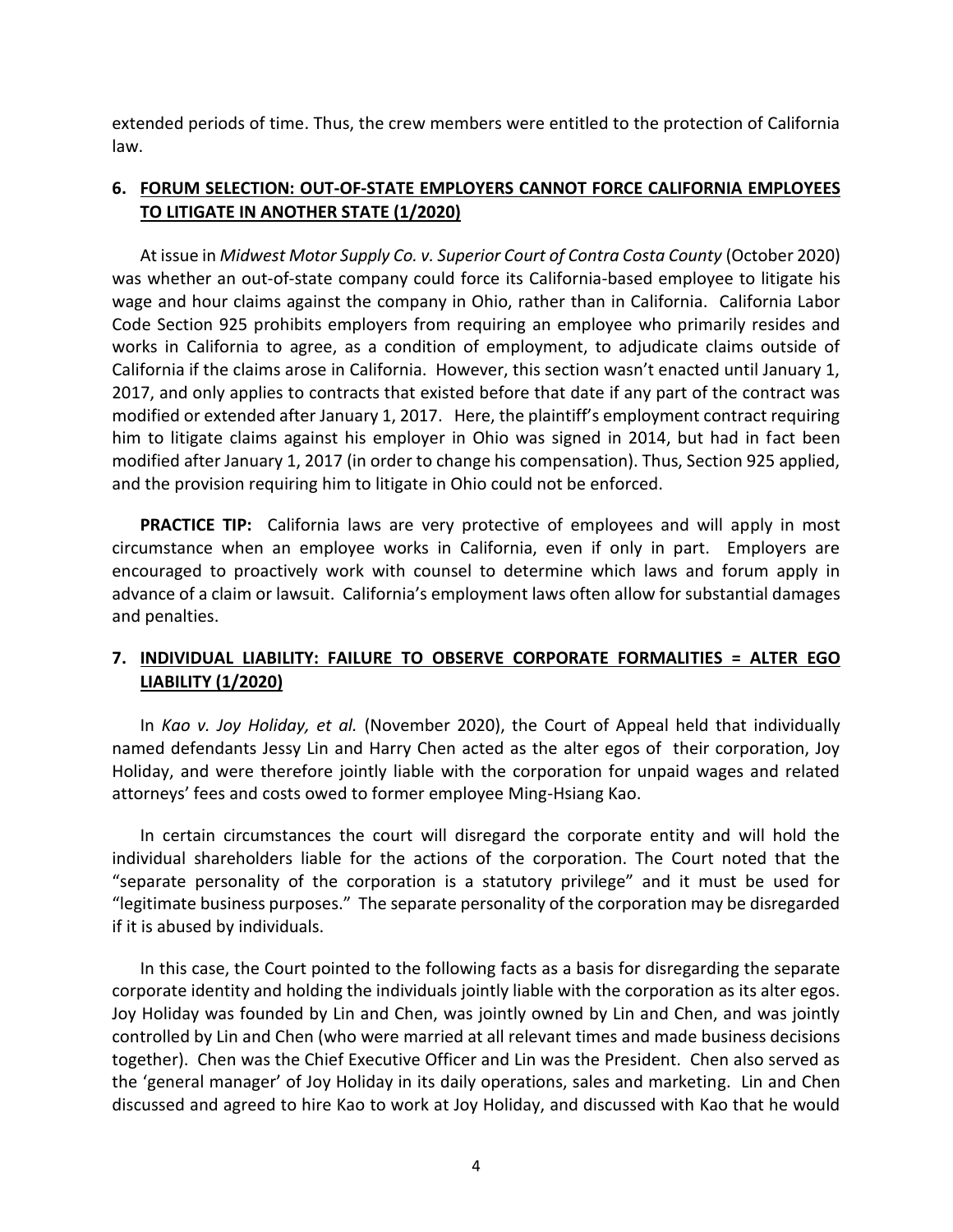be paid \$2,500 per month. Lin and Chen paid for Kao to come to California from Taiwan, and provided Kao a place to stay in their personal home. Lin and Chen had Joy Holiday pay the rent for their home, allegedly as a 'loan,' until the IRS later conducted an audit and required Lin and Chen to pay back the rent money to Joy Holiday. Lin and Chen personally charged Kao 'rent,' which 'rent' they had the Joy Holiday bookkeeper take out of Kao's paycheck. When Kao first started working for Joy Holiday, he only had a tourist visa, and applied for an H-1B work visa. Lin signed the letter to the government in support of Kao's visa. While awaiting the H-1B visa, Lin paid Kao his monthly \$2,500 out of her own cash funds – for which she thereafter sought and obtained reimbursement from the corporation. Joy Holiday had a time clock for employees to punch-in and punch-out their hours in the office. Lin and Chen did not require themselves to keep time records for their own time. As part of his job, Kao accompanied Lin on business trips to Asia. These were business networking trips, with the schedule and activities set by Lin. Lin and Chen made the decision to terminate Kao.

Chen and Lin's commingling of their personal time, funds and decisions with that of the corporation led to a finding that they were acting as alter egos of the corporation. Accordingly, they were jointly liable with the corporation.

**PRACTICE TIP 1:** The best practice is to strictly adhere to California's laws in order to avoid liability in the first place. If the company is a corporation or other type of business entity, work with your general or corporate counsel to ensure that you are following the appropriate business formalities. The business should be kept separate from the individual, meaning that there should be no commingling of bank accounts, funds, records, employees, etc. Principals should only act and sign documents on behalf of the business in their official capacity. Employers should also make sure that all handbooks and employee forms identify the correct employer.

**PRACTICE TIP 2:** Even with the protections discussed above, Labor Code section 558.1 provides that "Any employer or other person acting on behalf of an employer, who violates, or causes to be violated, any provision regulating minimum wages or hours and days of work in any order of the Industrial Welfare Commission, or violates, or causes to be violated, Sections 203, 226, 226.7, 1193.6, 1194, or 2802, may be held liable as the employer for such violation." Every individual who is involved in timekeeping and payroll policies, practices and implementation needs to be particularly mindful to ensure compliance or risk potential individual liability. Labor Code section 558.1 was enacted after the case discussed above was originally filed. If the same lawsuit was filed today, Chen and Lin could, and likely would, be named as joint defendants with the corporation under 558.1.

#### **8. LEAVES OF ABSENCE: EMPLOYER CAN EXTEND DAYS COUNTED FOR ABSENTEEISM POLICY BY THE NUMBER OF DAYS EMPLOYEE WAS OUT ON LEAVE (1/2020)**

In *Lares v. Los Angeles County Metro. Transportation Auth.* (September 2020), the employer's absenteeism policy allowed employees to "clear" or erase absences that otherwise would count for purposes of disciplinary action by working (or being available to work) during a certain clearance period. When an employee was on CFRA leave, his clearance period was extended by the number of days the employee was on leave to accurately reflect a period of time in which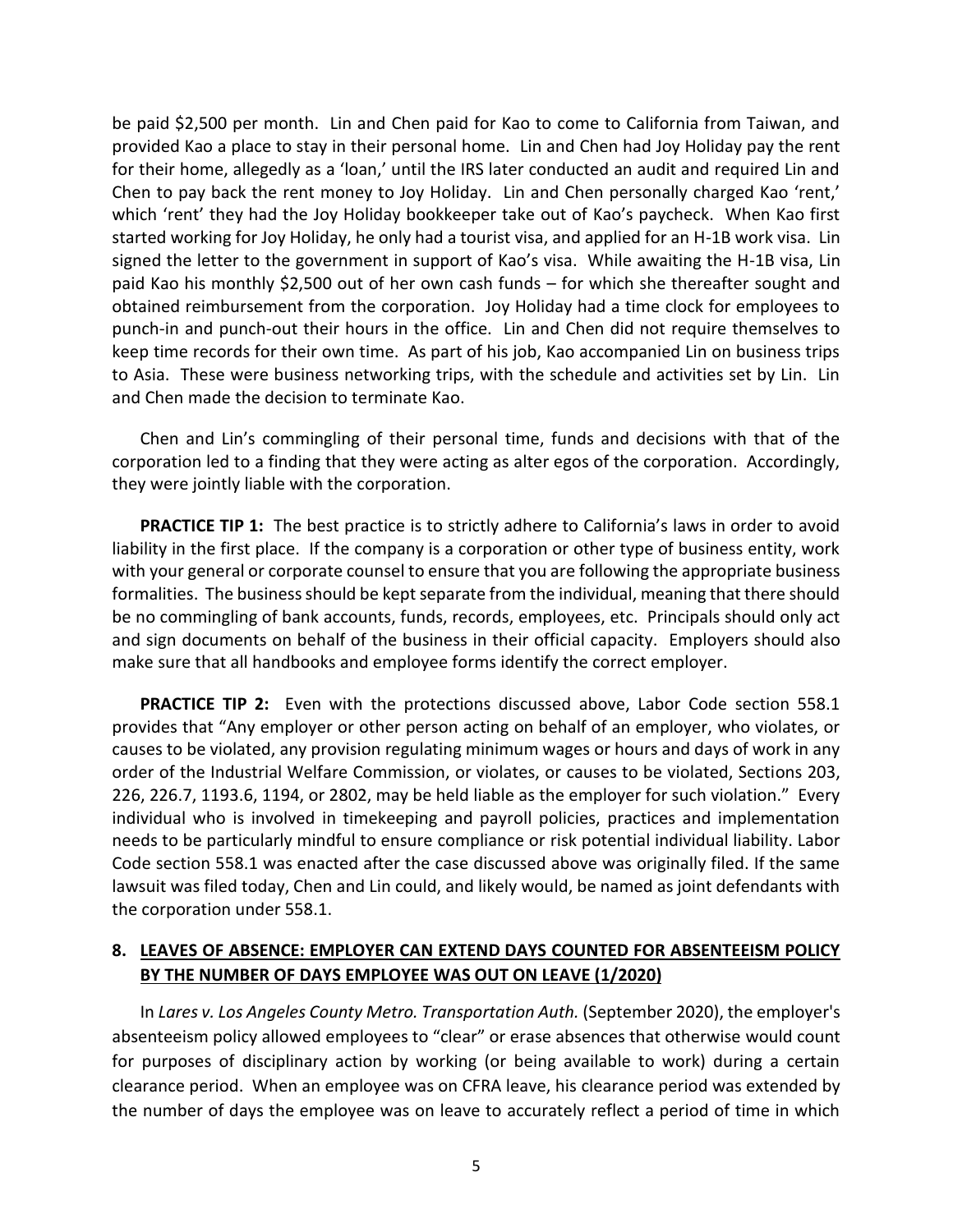the employee was working or available to work. The court held that this did not violate the CFRA, because taking a CFRA leave under this policy does not increase the number of scheduled work days (or available-to-work days) that the employee must remain absence-free. In other words, the employee was not being penalized by the extension of this clearance period. Notably, the court reached this result because the employer extended the clearance period by the number of days an employee was on any unpaid leave, not just CFRA leave.

#### **9. PRIVATE ATTORNEYS GENERAL ACT (PAGA): PRACTICE TIPS (1/2020)**

#### PAGA Claims Cannot be Waived in an Arbitration Agreement (10/2020)

The California Court of Appeals in *Olson v. Lyft* (October 2020) rejected Lyft's argument that employees could waive PAGA claims in an arbitration agreement. Although this issue had been settled in California since 2014 in the *[Iskanian](https://1.next.westlaw.com/Link/Document/FullText?findType=Y&serNum=2033644208&pubNum=0004040&originatingDoc=Idcf96a001a4911eb8cddf39cfa051b39&refType=RP&originationContext=document&transitionType=DocumentItem&contextData=(sc.Search))* decision, Lyft was attempting to argue that *Iskanian* was no longer good law in light of a 2018 U.S. Supreme Court decision, *Epic Systems,* which held that an employee who agrees to individualized arbitration cannot avoid this agreement by asserting claims on behalf of other employees under the FLSA or federal class action procedures. *Epic Systems*, however, did not address PAGA actions. Relying on *Iskanian*, the court denied Lyft's motion to compel, as PAGA claims cannot be compelled to arbitration.

#### Employers Could Not Force an Employee to Arbitrate a Misclassification Issue Raised in a PAGA-Only Action (12/20)

In *Provost v. YourMechanic, Inc*. (October 2020), a representative plaintiff brought a PAGAonly action against his employer alleging various Labor Code violations including that he, along with other aggrieved employees, were willfully misclassified as independent contractors. Independent contractors are not entitled to bring claims under PAGA. In light of this, the defendant employer sought to enforce its arbitration agreement with the plaintiff in order to compel him to arbitrate the issue of whether he was an independent contractor or employee (i.e., whether he had standing to pursue a PAGA claim) before he could proceed under the PAGA with his representative claim against the company. The appellate court affirmed the lower court's decision that the employer could not compel the plaintiff to arbitrate whether he was an "aggrieved employee" with standing to bring a PAGA claim. To do so, reasoned the court, would have required splitting the single PAGA action into two components: an arbitrable "individual" claim and a nonarbitrable representative claim. The court said it cannot do this, since PAGA claims are indivisible. There is no individual portion, as a PAGA claim is undertaken on behalf of the state.

#### **10. REST BREAKS: PROPOSITION 11 IS RETROACTIVE FOR AMBULANCE WORKERS (1/2020)**

In *Calleros v. Rural Metro of San Diego* (November 2020), two ambulance employees filed a class action lawsuit against several ambulance companies claiming that those companies violated wage and hour laws by requiring the employees to remain on call during their rest breaks. One day after the court denied class certification, California voters passed Proposition 11, which enacted provisions requiring ambulance employees to remain reachable by a communications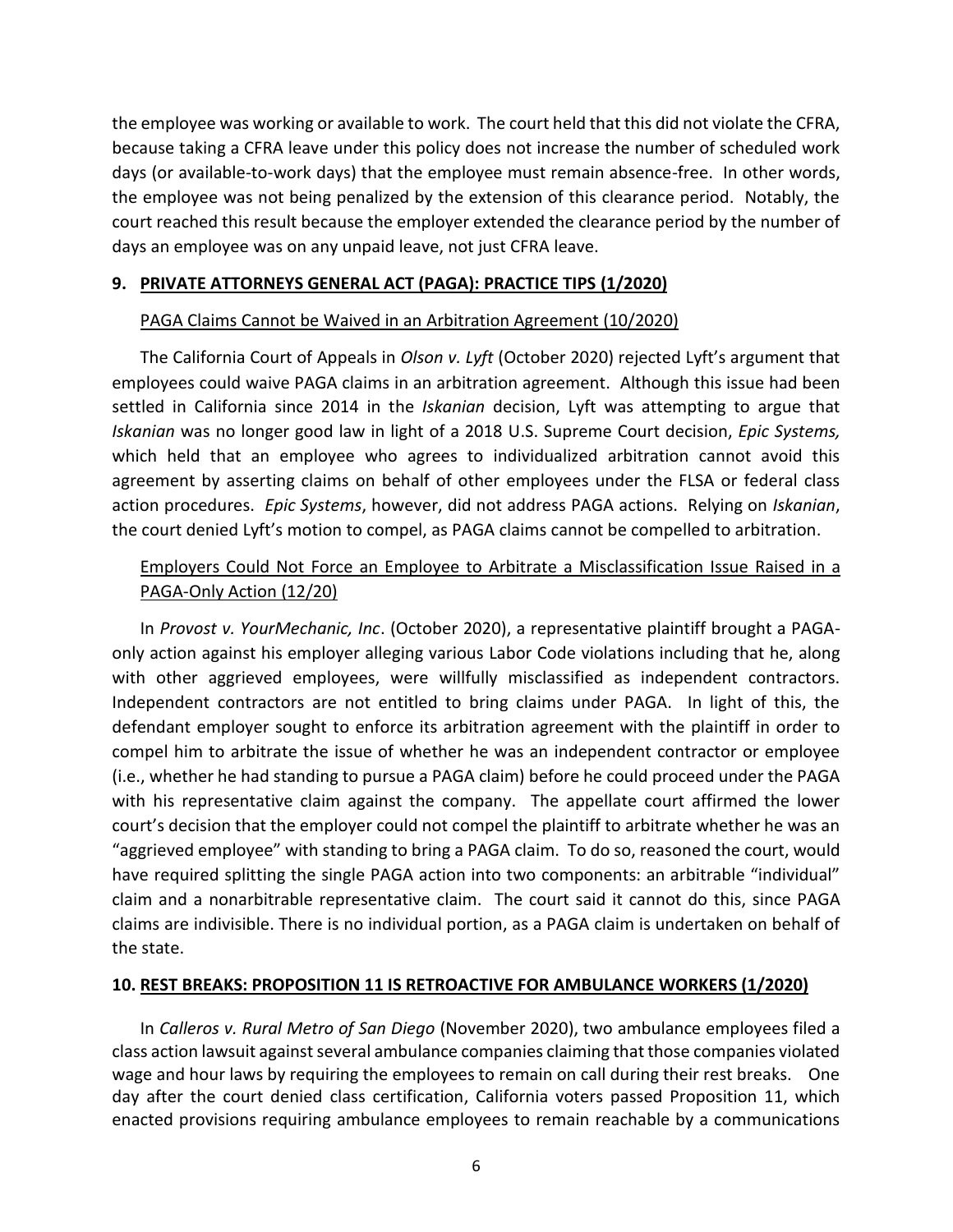device during their work shifts, including rest breaks, in order to maximize protection of public health and safety. The Fourth District Court of Appeal dismissed the employees' appeal of the denial of class certification, finding it was moot following the passage of Proposition 11. The Court found that Proposition 11 applied retroactively and did not divest the employees of any vested rights. The retroactive application of Proposition 11 was sought to achieve the public fiscal and safety goals by making clear the ambulance entities would not be penalized for ensuring their workers had been previously available at all times to respond to emergencies.

**PRACTICE TIP:** Proposition 11 was a "win" for ambulance employers. Its application is narrowly tailored, however. Non-ambulance employers must provide duty-free, uninterrupted paid rest breaks to their employees. Employees should be permitted to leave the premises during their 10-minute rest breaks. Employers can require that employees promptly return at the conclusion of their 10-minute break, however. If the employer attempts to maintain any control over what employees do during their rest breaks, the employer will likely need to pay rest period premium pay and possibly face potential liability in an individual, class action or PAGA lawsuit.

#### **11. STATUTE OF LIMITATIONS: TOLLED WHILE CLASS ACTIONS WITH SIMILAR CLAIMS ARE PENDING IF NO PREJUDICE TO THE EMPLOYER (1/2021)**

In *Hildebrandt v. Staples the Office Superstore, LLC* (December 2020), the Second District Court of Appeal held that the applicable statutes of limitations on an employee's individual claims were tolled during the time that two class actions, with similar allegations and claimed damages, were pending.

Hildebrandt was a salaried, exempt general manager of Staples from April 24, 2000, through June 20, 2013. He worked at several California Staples locations.

On March 11, 2014, another former Staples employee, Dianne Hatgis, brought a putative class action lawsuit on behalf of all general managers of Staples California retail locations. Hatgis alleged that Staples misclassified its general managers as exempt and sought damages for failure to pay overtime, meal and rest break violations, inaccurate wage statements, waiting time penalties and unfair business practices. On July 6, 2015, Hatgis's proposed class action was limited to Staples Copy and Print Shop general managers only, which did not include Hildebrandt. On October 23, 2015, Hatgis voluntarily dismissed the class action without prejudice.

On September 4, 2015, another Staples general manager, Fred Wesson, filed a putative class action against Staples on behalf of all current and former general managers at Staples Superstore retail locations in California who were employed on or after May 10, 2010. Wesson's allegations, causes of action and damages mirrored those brought by Hatgis. Hildebrandt filed a declaration in support of class certification of the Wesson action. On April 17, 2017, Wesson's motion for class certification was denied. The court found that class treatment was improper because there was great variation in how the Staples general managers performed their jobs and to what extent they performed non-exempt tasks.

On June 22, 2017, four years and two days after his employment with Staples ended, Hildebrandt filed a lawsuit on his own behalf asserting the same claims as the prior Hatgis and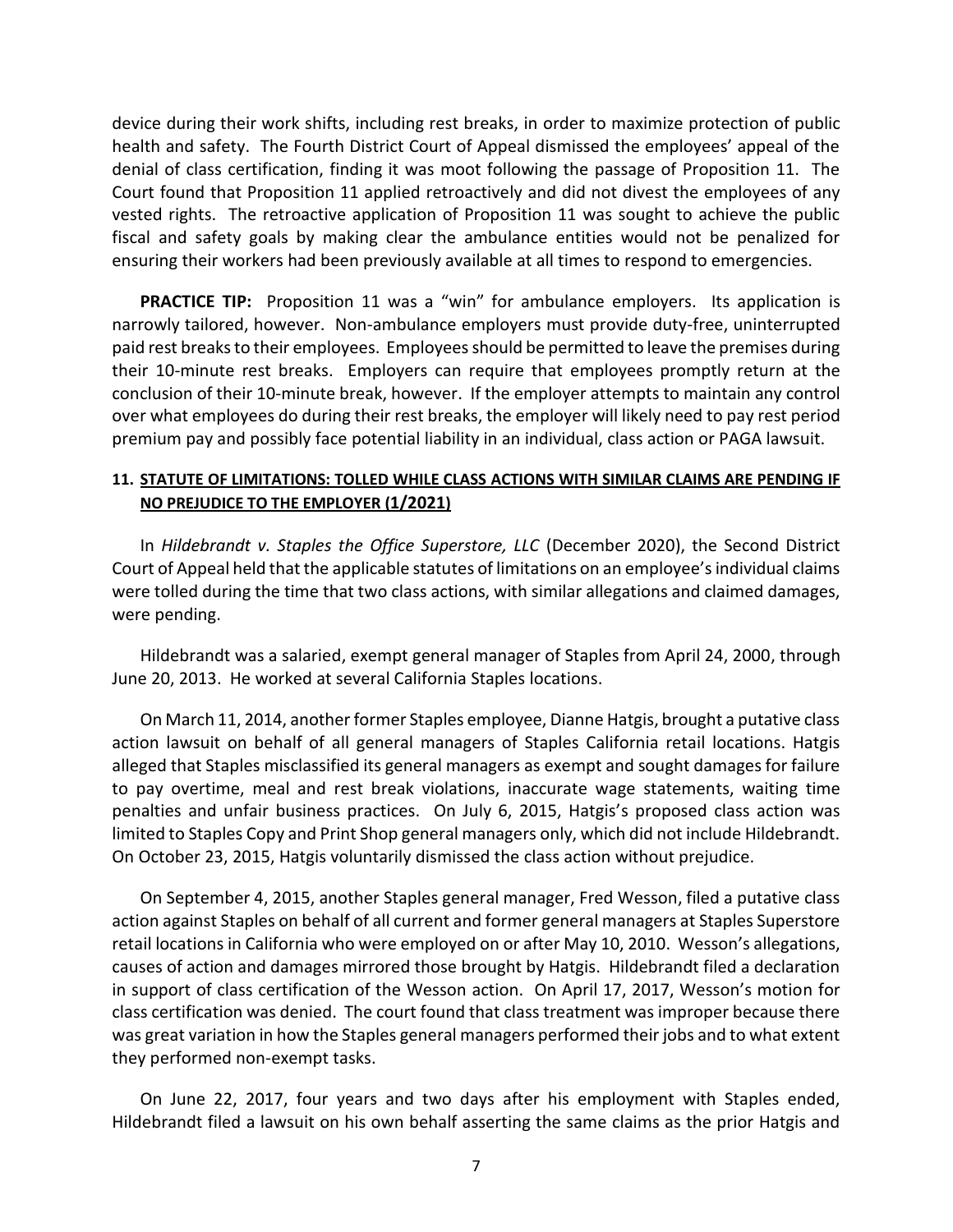Wesson class actions. Staples asserted that Hildebrandt's claims were barred by the applicable three and four-year statutes of limitations.

The Court held that the statutes of limitations on Hildebrandt's claims were tolled during the time that the Hatgis and Wesson putative class action cases were pending. The Court found that Staples was readily able to determine the number and generic identity of all potential plaintiffs who might have participated in the Wesson or Hatgis class action cases, and that Staples could do this without an individualized assessment of intervening factors related to causation, damages, or even its affirmative defense. There was no prejudice to Staples in allowing Hildebrandt's individual case to go forward because Staples had received notice of his claims when the prior actions were filed.

The Court of Appeal also heavily focused on the relevant policy consideration which is the protection of the class action device as an efficient and economic method of adjudicating group claims where common facts and harms lie. If Hildebrandt's claims were barred in this situation, it would only serve to induce putative class members to file protective motions to intervene in class action lawsuits, or file their own individual cases during the pendency of class action cases in order to preserve their rights in case the class action was not certified or otherwise did not proceed to a determination on the merits. To induce this type of self-protection would only serve to complicate the process that the class action device was designed to streamline.

**NOTE:** In this case, Hildebrandt conceded that the failure to furnish accurate itemized wage statements was time barred, even if tolling applied. The Court of Appeal accepted Hildebrandt's concession and did not analyze the wage statement claim. It is unclear why the wage statement claim was time barred whereas the other claims were not.

**PRACTICE TIP:** Employers should promptly take steps to preserve evidence upon receipt of notice of a potential lawsuit (demand letter, claim, individual complaint or class action complaint). The employer needs accurate time and pay records to defend itself against wage and hour claims. An absence of records weighs in favor of the complaining employee. Upon receipt of notice of a potential class action or PAGA case, employers should broadly determine which former and current employees might be included in the proposed class and take immediate steps to preserve their records. This may include contacting third party companies (payroll companies, for example) that maintain data and records to make sure they are not purging data that the employer will need.

#### **12. WAGE ORDERS: THE PRIMARY PURPOSE OF THE BUSINESS APPLIES (/2020)**

In *Miles v. City of Los Angeles* (October 2020), the primary issue for the court was whether wastewater collection workers employed by a city to clean its sewers were subject to Wage Order No. 9, which governs the transportation industry. Plaintiff argued that Wage Order 9 applied because the job required him to drive commercial vehicles needed to clean and pump out sewers and transport refuse to collection locations. The court disagreed, granting summary judgement to the City. For purposes of Wage Orders, a sanitation worker does not become part of the transportation industry simply because the waste collected must be transported to collection